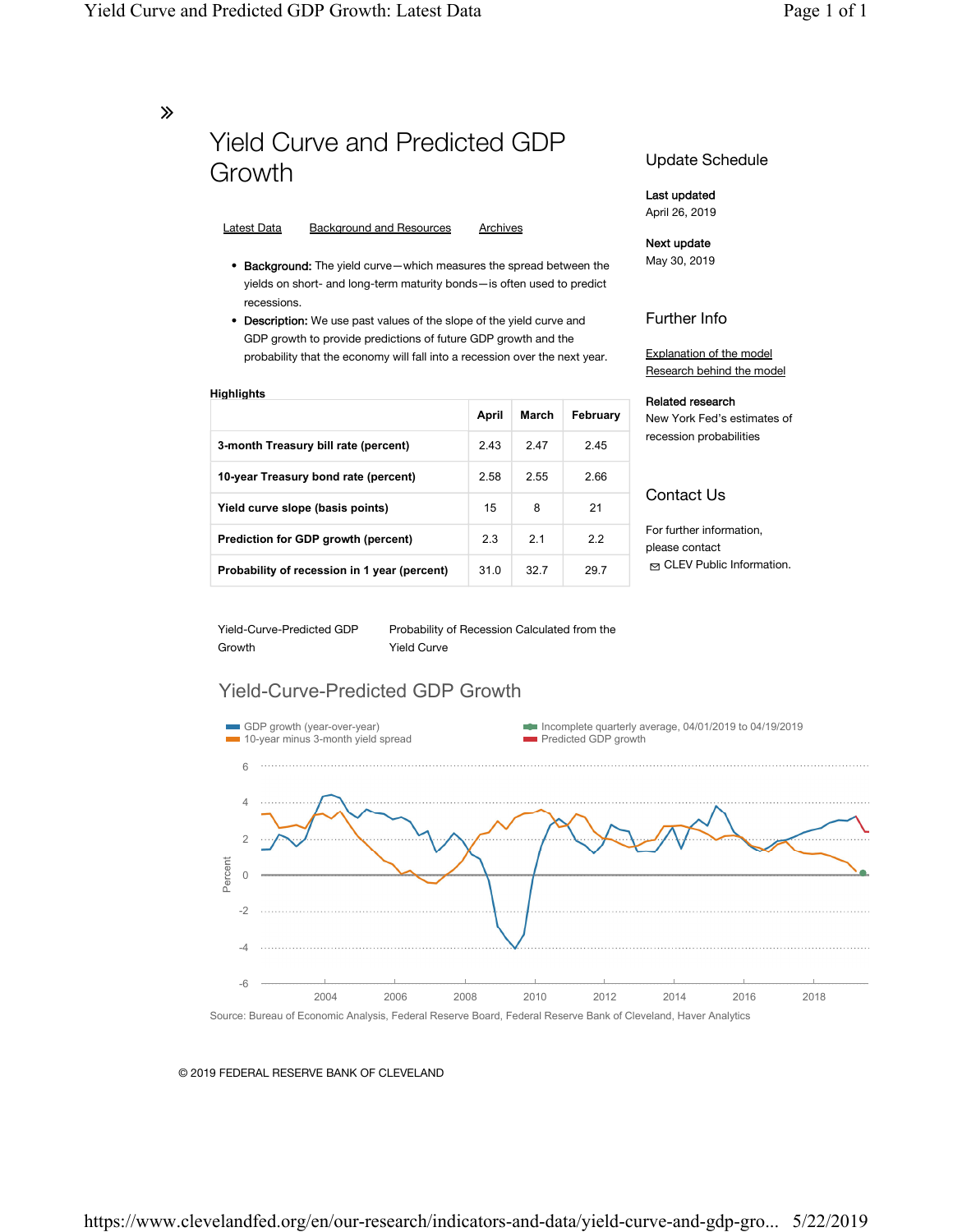## Probability of Recession Calculated from the Yield Curve



Source: Federal Reserve Board, Federal Reserve Bank of Cleveland, Haver Analytics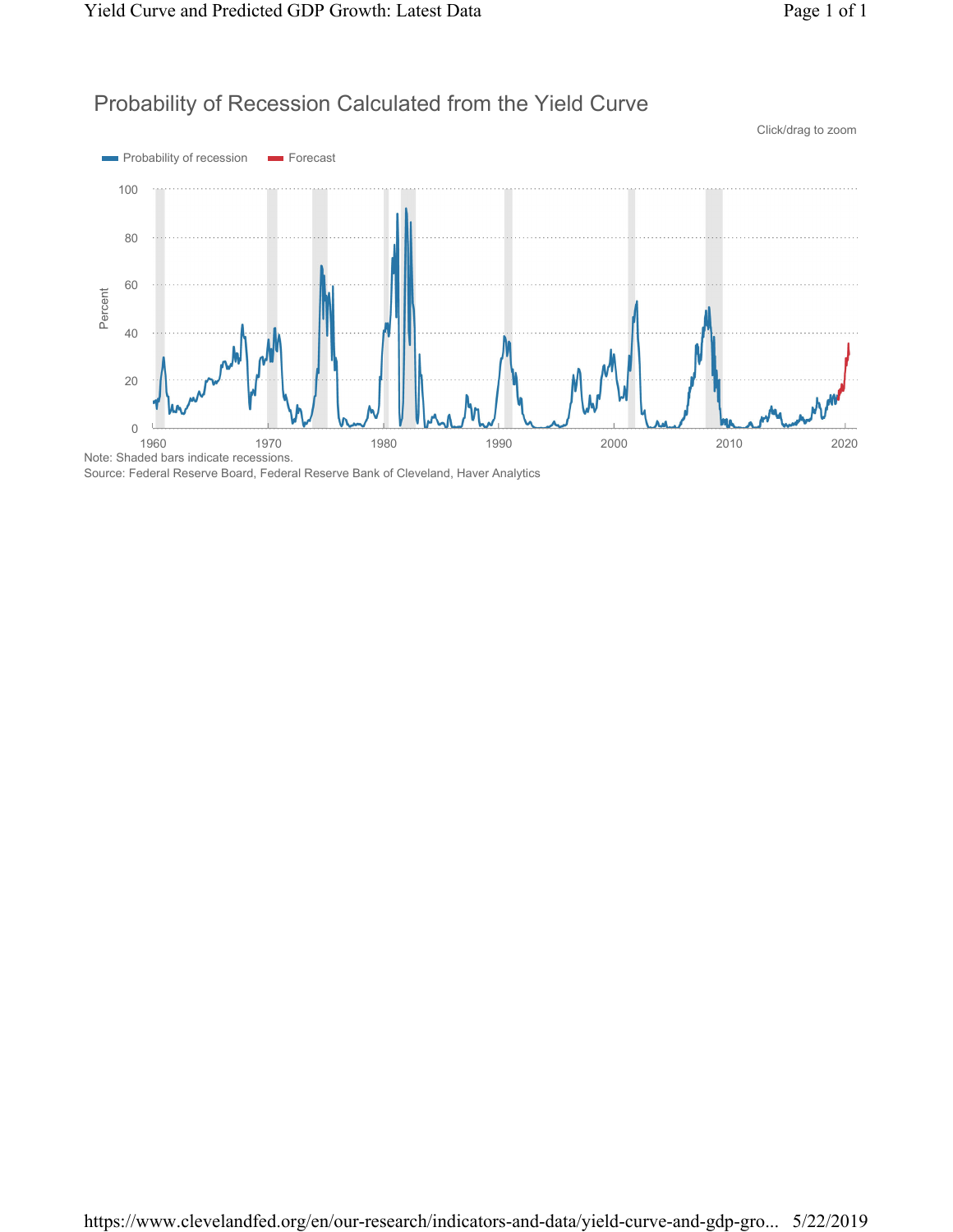Click/drag

∠

# Yield Curve and Predicted GDP Growth

Latest Data Background and Resources Archives

## The Yield Curve as a Predictor of Economic Growth

The slope of the yield curve—the difference between the yields on short- and longterm maturity bonds—has achieved some notoriety as a simple forecaster of economic growth. The rule of thumb is that an inverted yield curve (short rates above long rates) indicates a recession in about a year, and yield curve inversions have preceded each of the last seven recessions (as defined by the NBER  $\rightarrow$  ). One of the recessions predicted by the yield curve was the most recent one: The yield curve inverted in August 2006, a bit more than a year before the most recent recession started in December 2007. There have been two notable false positives: an inversion in late 1966 and a very flat curve in late 1998.

More generally, a flat curve indicates weak growth and, conversely, a steep curve indicates strong growth. One measure of slope, the spread between 10-year Treasury bonds and 3-month Treasury bills, bears out this relation, particularly when real GDP growth is lagged a year to line up growth with the spread that predicts it.

Yield Curve Spread and Real GDP Growth Yield Curve Spread and Lagged Real GDP Growth

## Yield Curve Spread and Real GDP Growth



Source: Bureau of Economic Analysis, Federal Reserve Board, Haver Analytics

## Predicting GDP Growth

We use past values of the yield spread and GDP growth to project what real GDP will be in the future. We typically calculate and post the prediction for real GDP growth one year forward.

Predicting the Probability of Recession

Contact Us

For further information, please contact ✉ CLEV Public Information.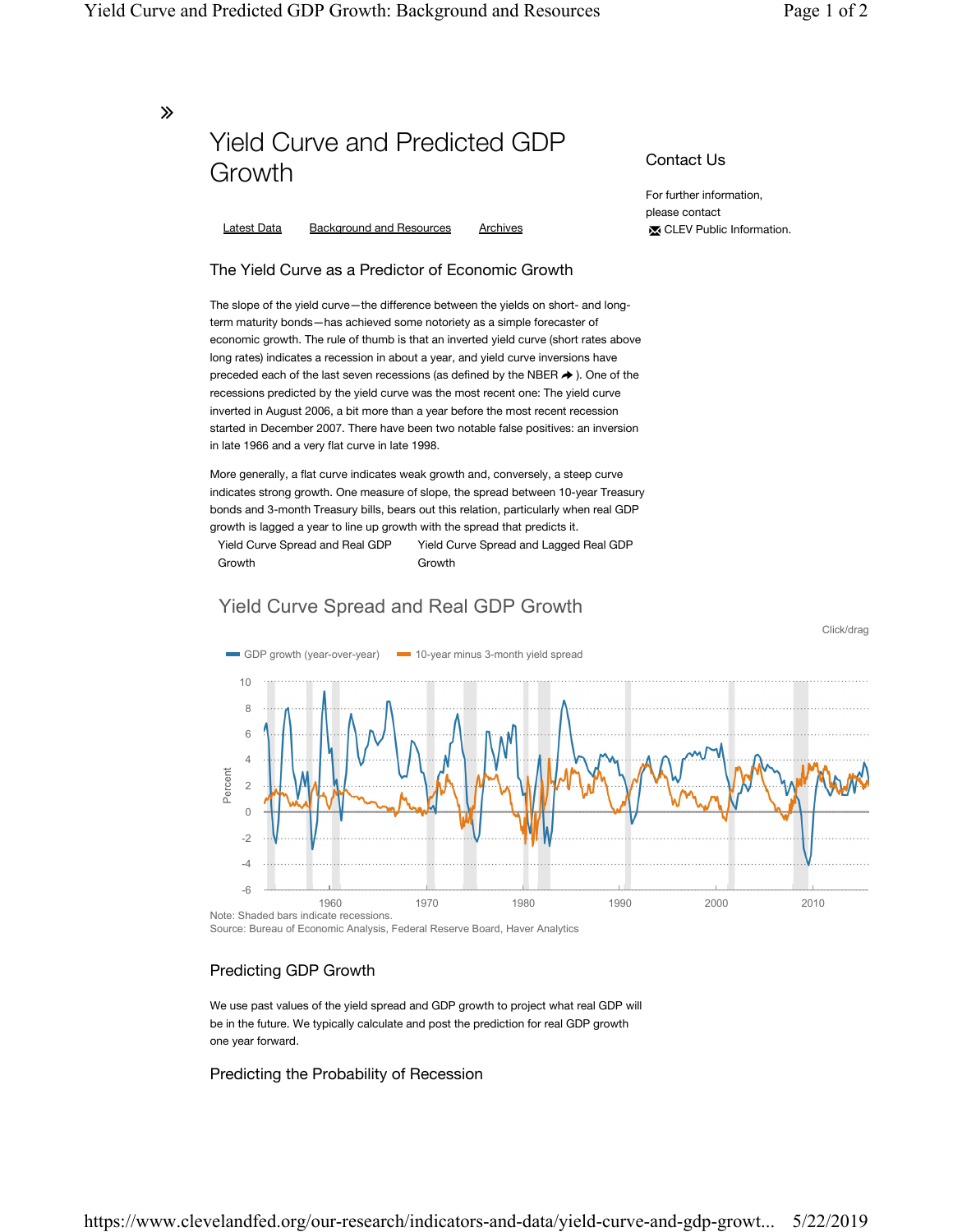## Yield Curve Spread and Lagged Real GDP Growth



Source: Bureau of Economic Analysis, Federal Reserve Board, Haver Analytics